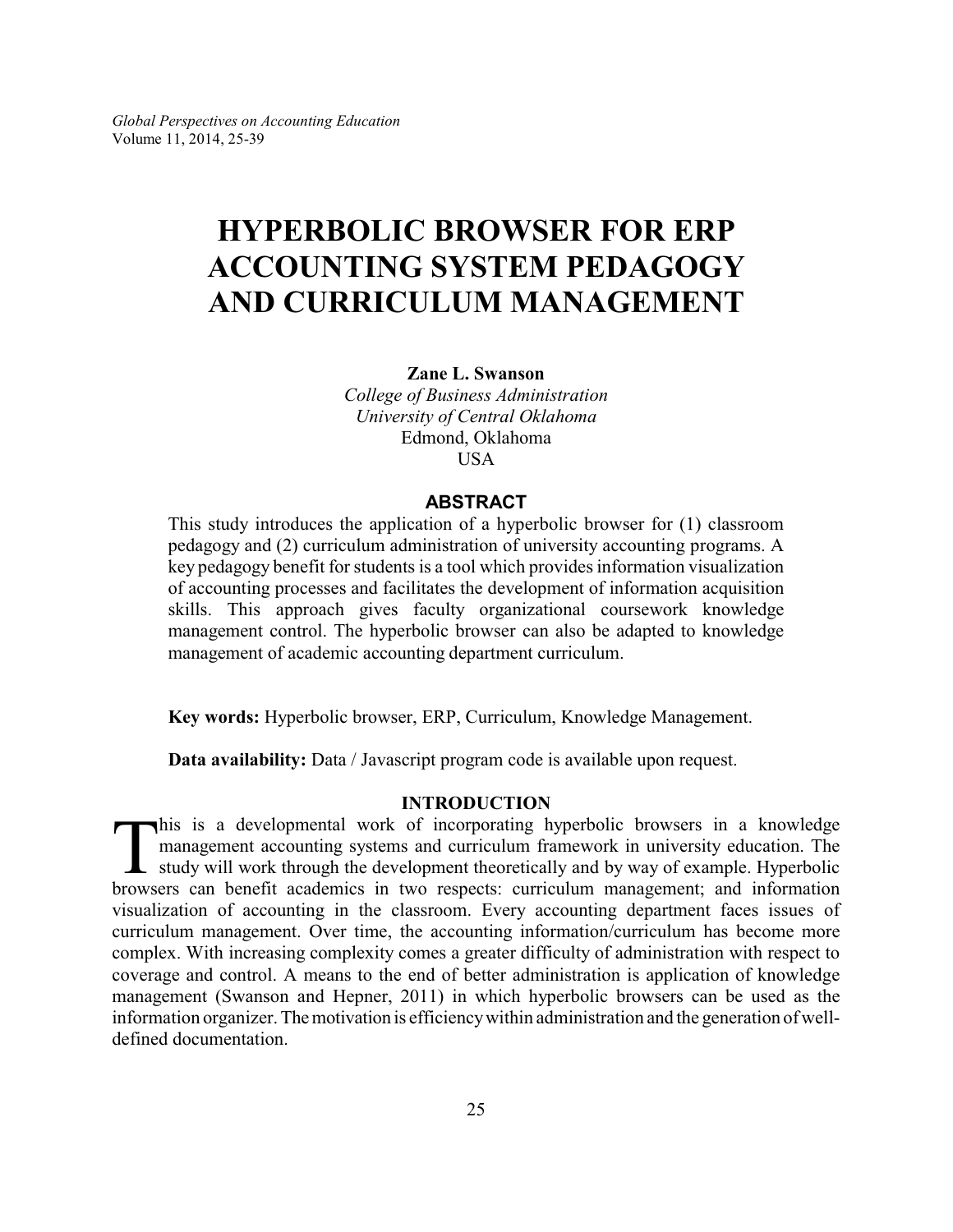Information visualization is an issue in classroom accounting education. Instructors know accounting cycles and information systems but must convey them to students who many times cannot see the forest for the trees. Hyperbolic browsers give a big-picture overview and facilitate the mapping of transactions through an accounting system and accounting cycle. This mapping feature is of particular instructive value for ERP systems which are used in all top firms and most middle level firms. Due to the complexity of ERP, knowledge management then becomes a useful means to administer ERP and its application to various educational competencies (i.e., as evidenced by learning objectives). A substantive issue is: How does one navigate within the specific (detail) transactions in regards to the general (overall) reporting? One answer is information visualization with hyperbolic browsers. Hyperbolic browsers bring to the table the capability of making a graphic presentation of the ERP conduct of business (e.g., Microsoft Dynamics GP) and then following through the numbers to the financial statements.

The remaining sections of the development cover: a literature review of relevant information visualization including hyperbolic background, an ERP curriculum hyperbolic example, a classroom design formulation, and conclusions with future directions.

# **LITERATURE OVERVIEW**

The literature overview has two areas of discussion. One addresses the idea of information visualization and the other specifically addresses knowledge management in accounting pedagogy.

#### **Information Visualization**

Two approaches to information visualization are discussed here. One is the approach commonly known as mind mapping. Wikipedia (Wikipedia, 2012) has a list of freeware mind map software at their web site http://en.wikipedia.org/wiki/List of concept- and mindmapping software. Mind mapping is generic and not a rigorous graphical methodology, but it does enhance student learning (Farrand et al., 2002). The Wikipedia site has several example pictures, and it is possible to make a graphic organization of any particular accounting system with one of the software packages. Note that individual users' preferences may affect whether one of the freeware programs meets a need or not.

The second alternative, which is utilized in the following analyses and examples, uses a hyperbolic browser methodology. Hyperbolic browsers are best defined by their purpose and application to facilitate the database navigation of hyperbolic space of data trees (Swanson, 2010). An axiom postulates that as the database becomes larger, the advantage of a hyperbolic browser becomes greater. This axiom is particularly applicable to large ERP accounting systems. In hierarchical databases of accounting information, as the number of nodes of tree structures grow, the visualization of the information becomes more difficult to comprehend for students. Similarly, curriculum management become challenging to manage with large/highly detailed programs. The hyperbolic tree permits the viewer to focus upon the immediate links and nodes while the other information is deliberately placed out of focus at the extremities (Lamping and Rao, 1996a). Figures 1A and 1B demonstrates a hyperbolic tree example series based upon the Poincare disk model (Wikipedia, 2010). This example is an organizational chart. Figure 1A places the president in the center and then navigates in Figure 1B to show the upper section of the organizational chart in greater detail. The miniscule attributes of the reduced view toward the edge change perspective if a particular node near an edge was brought to the center, because it becomes a larger size making it understandable to the user.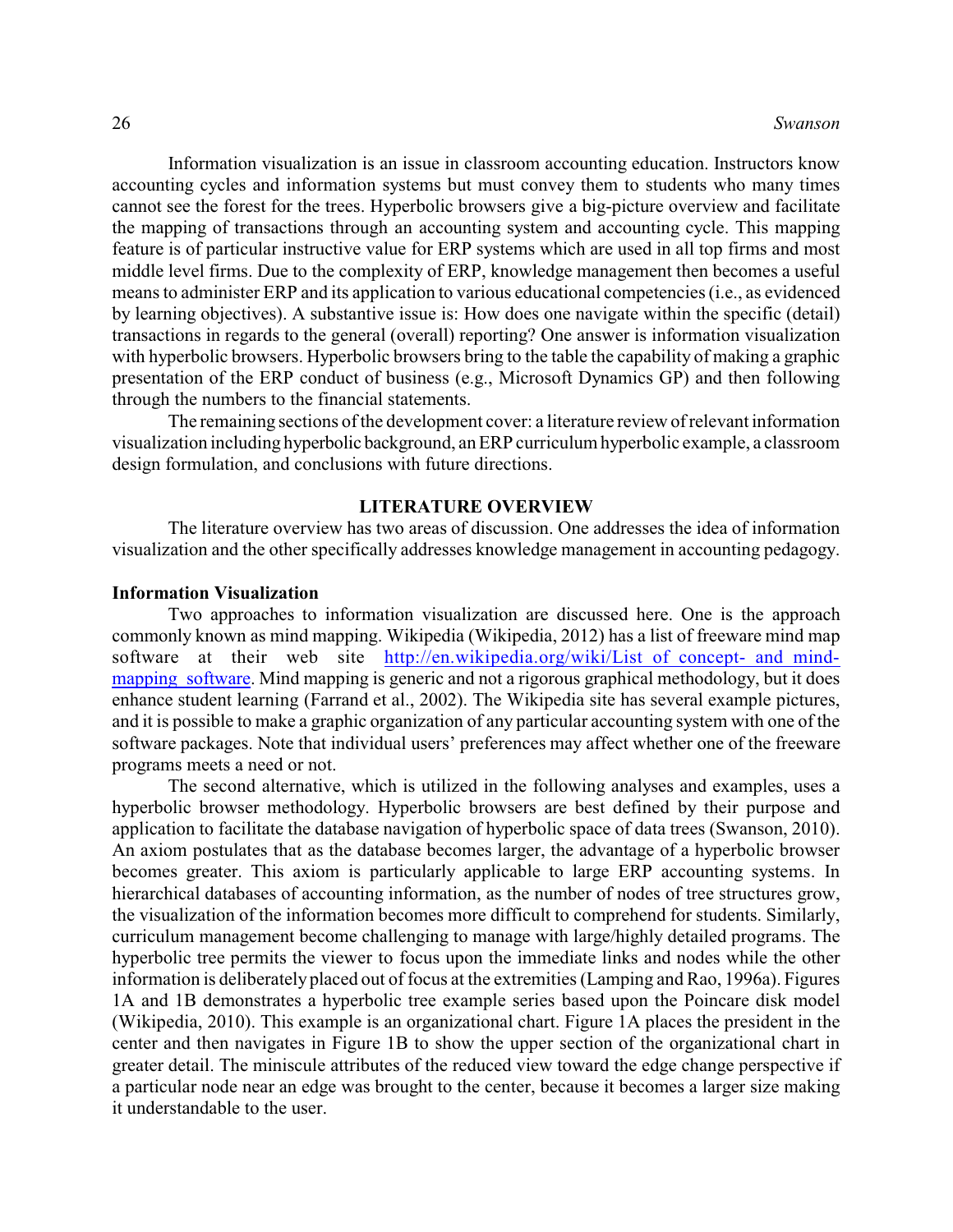

**FIGURE 1A Hyperbolic Browser Diagram Transitions (Lamping et al., 1995)** 

The advantage of a hyperbolic browser in curriculum knowledge management and ERP course work centers around features that accomplish the mapping of a hierarchical tree structure into a hyperbolic presentation. Allen (2002) focuses on two hyperbolic browser features from Lamping and Rao (1996a):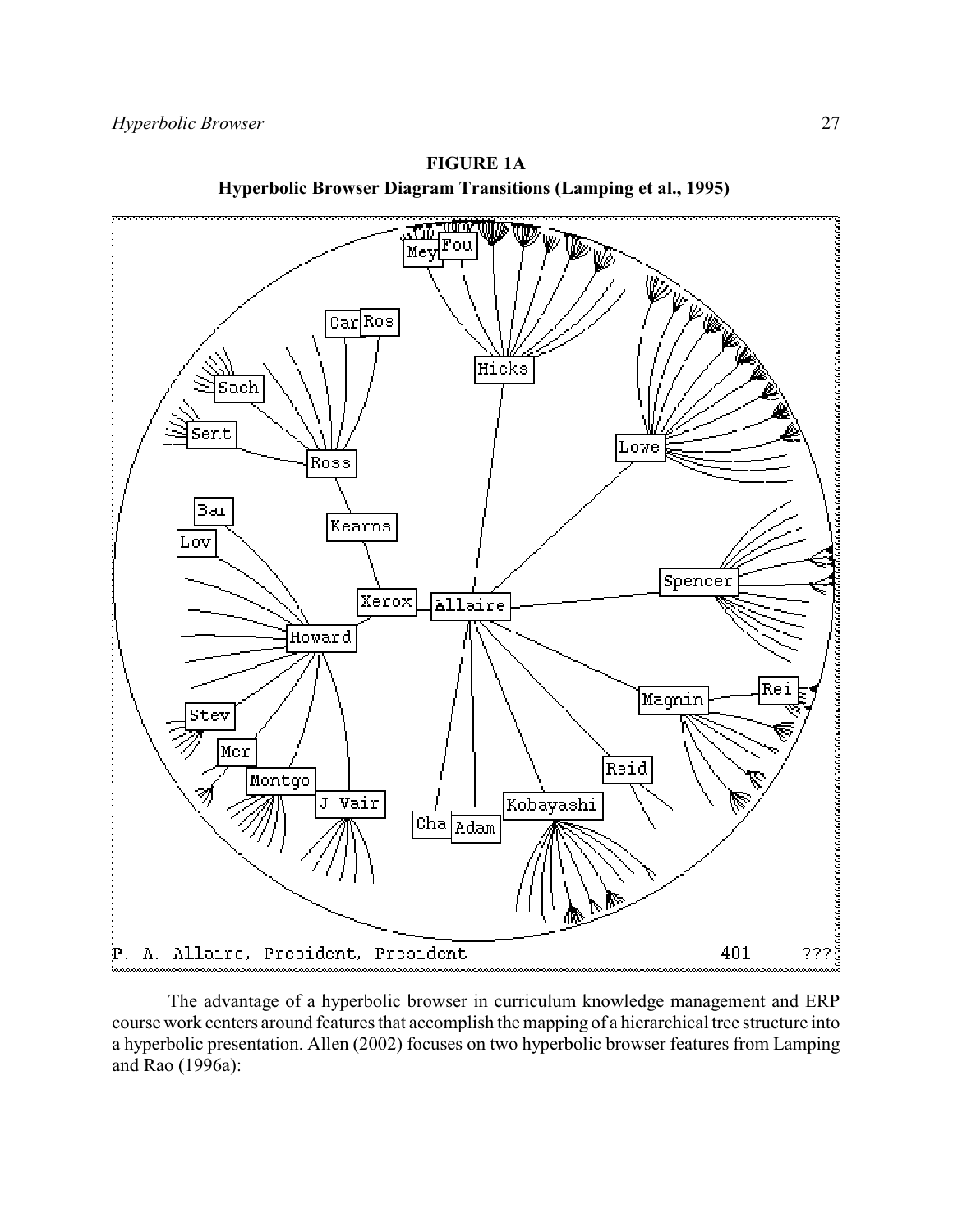

**FIGURE 1B**

"1.The nodes or components of the tree diminish in size the farther away they are from the center of the display.

2.The number of nodes or components grows exponentially from parent to child."

These features work to the advantage of hyperbolic browsers over hierarchybrowsers. The principal advantages are that navigation is more effective and hyperbolic browsers display up to 10 times as many nodes than hierarchy browsers (Lamping and Rao, 1996b).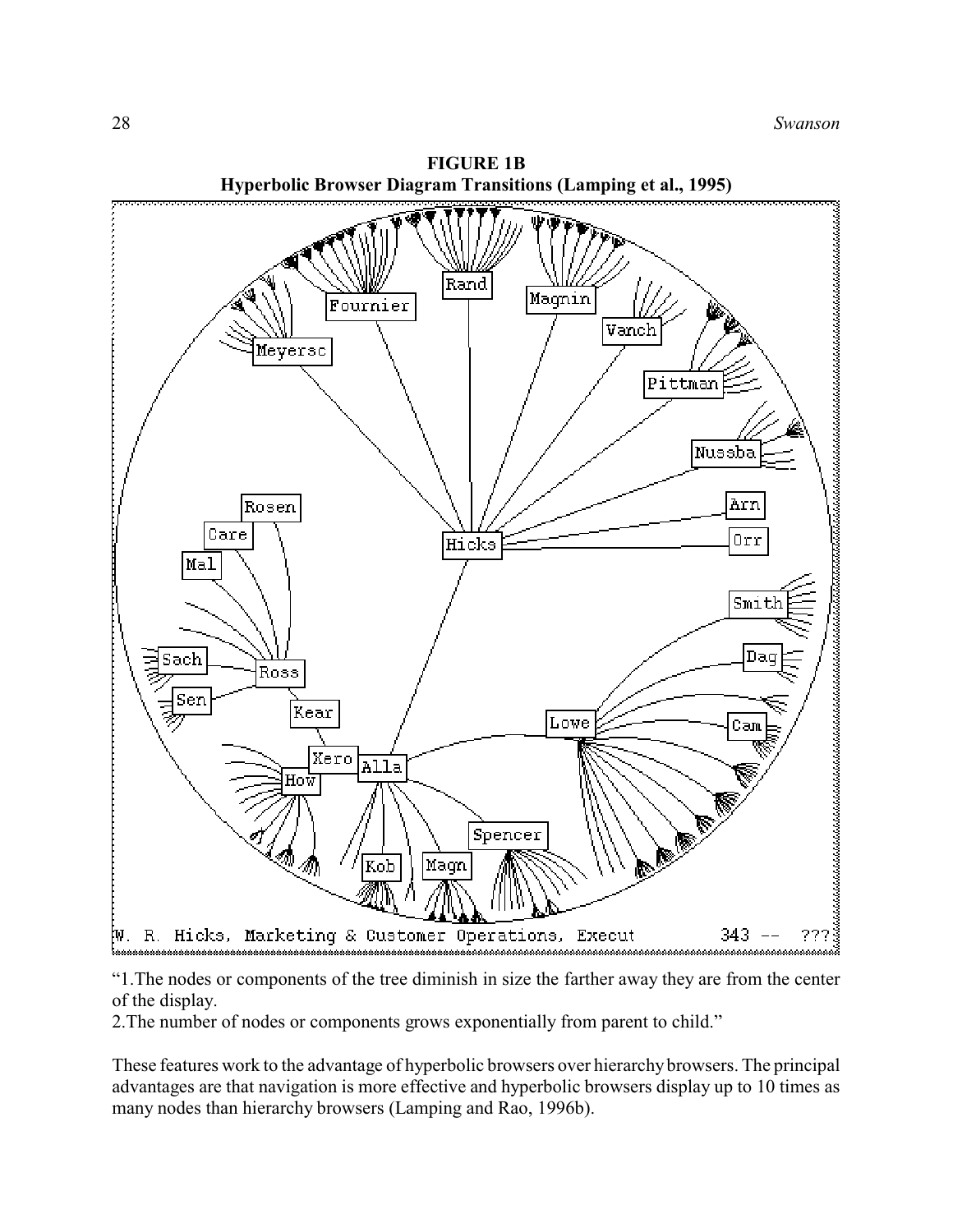# *Hyperbolic Browser* 29

With respect to mapping the accounting curriculum in general or mapping ERP accounting as it would apply to specific classwork problems, the hyperbolic browser focuses on the key issues, and its information visualization facilitates navigation between data items. With that general characteristic in mind, the specific next step is an appropriately constructed ontology of accounting that can be theoretically represented with a hyperbolic browser. This activity can be accomplished as is shown in general terms by a paper (Eklund et al., 2002) which presents a hyperbolic browser tool representing ontologies in general terms, which means that it can be done specifically for accounting applications. The next section develops an example design knowledge management system of an accounting ERP curriculum. The following section also discusses ERP systems at the value-chain level and gives a hyperbolic browser illustration of a cash conversion cycle set of transactions. The same system design process which would be done for any other information technology project will apply to a hyperbolic browser application.

#### **HYPERBOLIC BROWSER APPLICATION DEVELOPMENT**

This section provides: 1) a theoretical basis in the literature for the application of knowledge management to accounting curriculum with ERP coursework in particular and 2) a hyperbolic browser information visualization example of a cash conversion cycle.

# **Curriculum Program Knowledge Management**

Knowledge management has to be based upon an information structure. In this situation, ontology 1 provides the framework. In practice, academic curriculum is developed on an *ad hoc* basis where faculty responds to the latest development (e.g. ASC coding or IFRS) with a modification of existing courses. Only when there is a demand for a systematic approach (e.g., AACSB



<sup>1</sup>Ontology is a branch of philosophical science whose objective is the study of structures and their characteristics in every area of reality.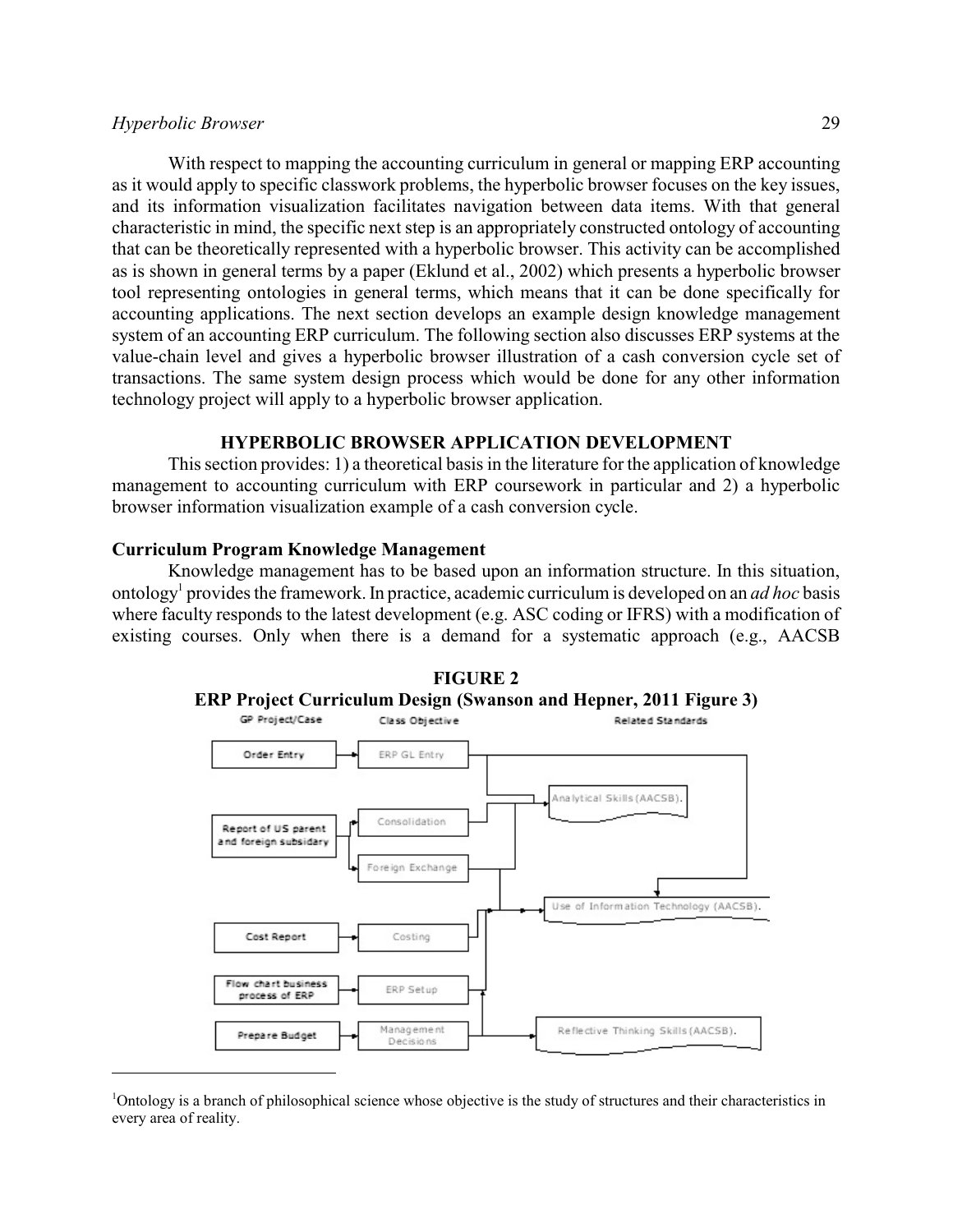accreditation) is there a systems type activity. In a system design, one looks to flowchart the process and to identify the attributes which must be reported. In order to be efficient and successful, accounting departments should periodically review their curriculum. Knowledge management is ideally suited to the task within the concept of an ontological framework.

The work of Swanson and Hepner (2011) shows a flow chart design (see their Figure 3, this works' Figure 2) for an ERP accounting curriculum example. Once the curriculum ontology and knowledge management characteristics have been formulated, then the department needs an information management system to run the program. That is where the hyperbolic browser enters the picture.

It is a fairly simple matter to translate Figure 2 into a hyperbolic browser information visualization system as in Figure 3. This knowledge management program setup and the classroom example in the next section were created from Javascript code particularly modified for these situations. Generic code may be downloaded from the internet. This example is a demonstration of the nature of multiple learning objective aspects from Figure 2 which can be addressed with a knowledge management design to administrate a curriculum.



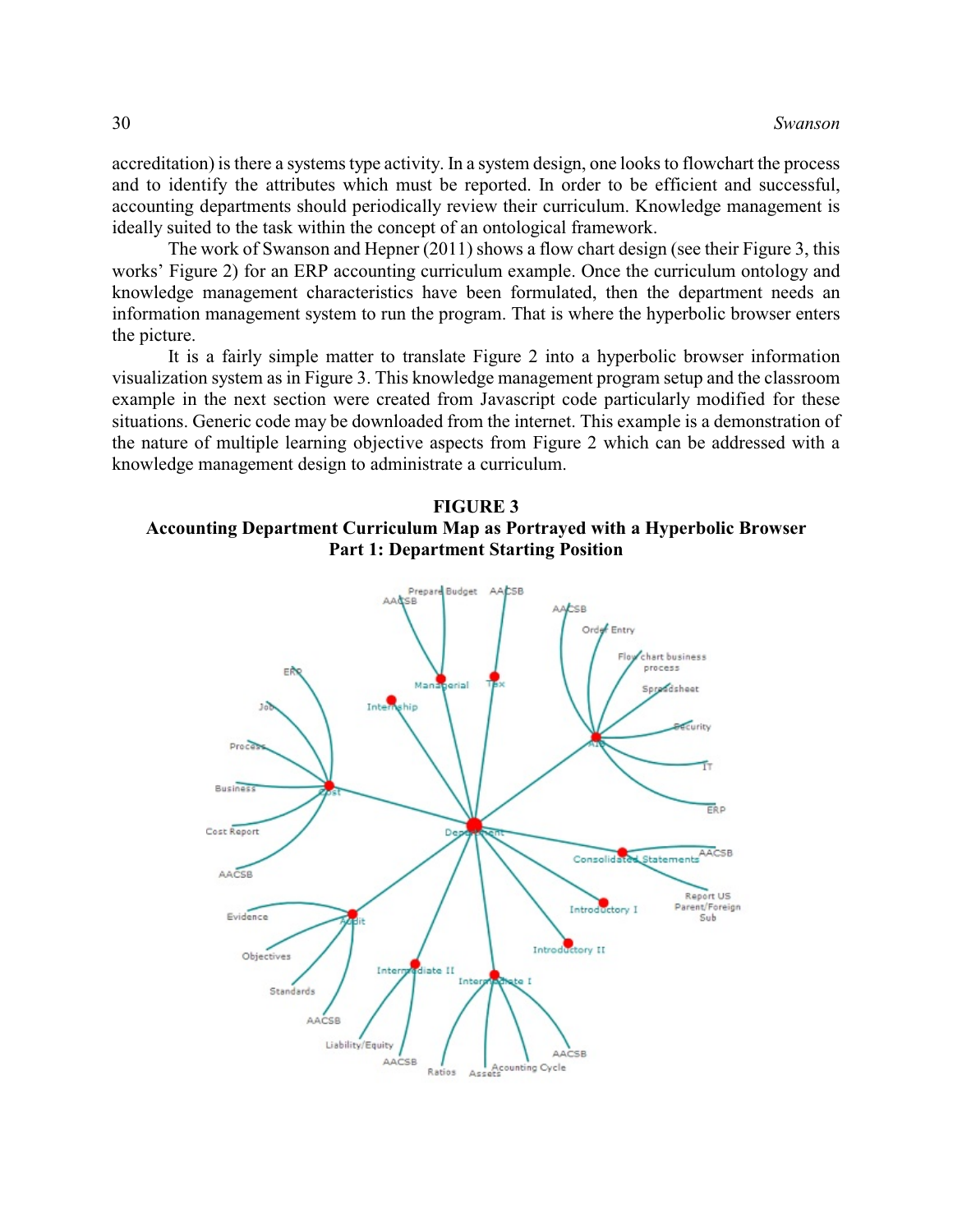

**FIGURE 3, continued Part 2: Consolidated Statements**

Let's suppose a new chair of an accounting department is asked: What are the ERP objectives of a particular class (e.g. consolidated statements)? Utilizing a curriculum information system with a hyperbolic browser, the chair would start at the department control point which would be at the center of the system. See Figure 3 Part I. Then, move to the class name. See Figure 3 Part II. The ERP project objectives for the class are detailed.

# **Hyperbolic Browser Classwork Application Development**

Prior research (Swanson and Freeze, 2009) describes the financial reporting Generally Accepted Accounting Principles (GAAP) in terms of ontology. The research shows how the financial statement structured outputs, which are the result of firm transactions based on a value chain model, can be fitted into an ontological theory specification. Accounting is the processing and reporting of entity economic information that will facilitate decision making and is to be conducted under GAAP. The highly organized nature of GAAP codification fits a knowledge management project mode. Other analysis (Swanson and Hepner, 2011) demonstrates that, within accounting course work, general ledger and financial accounting can be structured in terms of ontologies. The following development is consistent with the incorporation of ontologies into hyperbolic browsers.

A defining feature of this work is the visualization of accounting in a hyperbolic browser. The development also provides a theoretical basis for the synergistic combination of ERP and a hyperbolic browser. In the current study, an operating cycle (Weygandt, 2011) (illustrated in Figure 4) is presented within the ERP context of a simple firm as a value chain diagramed in Figure 5.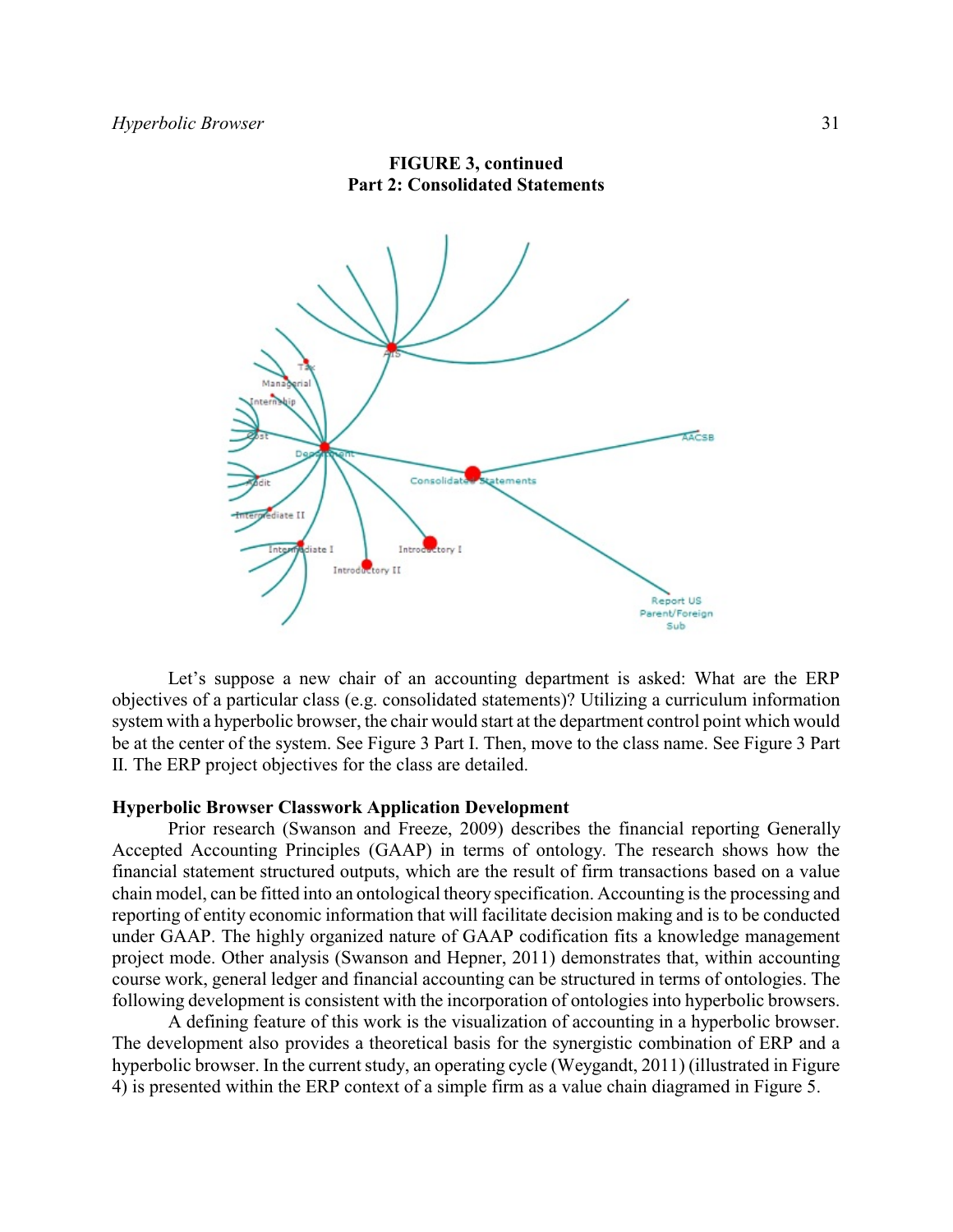

The accounting cash conversion cycle example (shown in Figure 4) is described first with the traditional journal entries and then illustrated in terms of a hyperbolic browser (See Figure 6). In the classroom, one presentation strategy is to work through the traditional journal entries on a blackboard (or whiteboard) and then demonstrate them with a hyperbolic browser on a computer projection system. Another presentation strategy is to put the traditional journal entry on a blackboard, and then open two versions of the hyperbolic browser on the computer overhead where the instructor runs them side-by-side with one showing the debit information and the other showing the credit information. The second approach is taken here. For each stage, the data is loaded only once into the browser and then the instructor would move node to node demonstrating the values in the respective chart of account line items.

The stage 1 transaction is represented with the following journal entry of supply of cash from stockholders. See Figure 7 for a side by side view of both the Cash and Stockholders' Equity Accounts.

|                      | Debit | Credit |
|----------------------|-------|--------|
| Cash                 | 400   |        |
| Stockholders' Equity |       | 400    |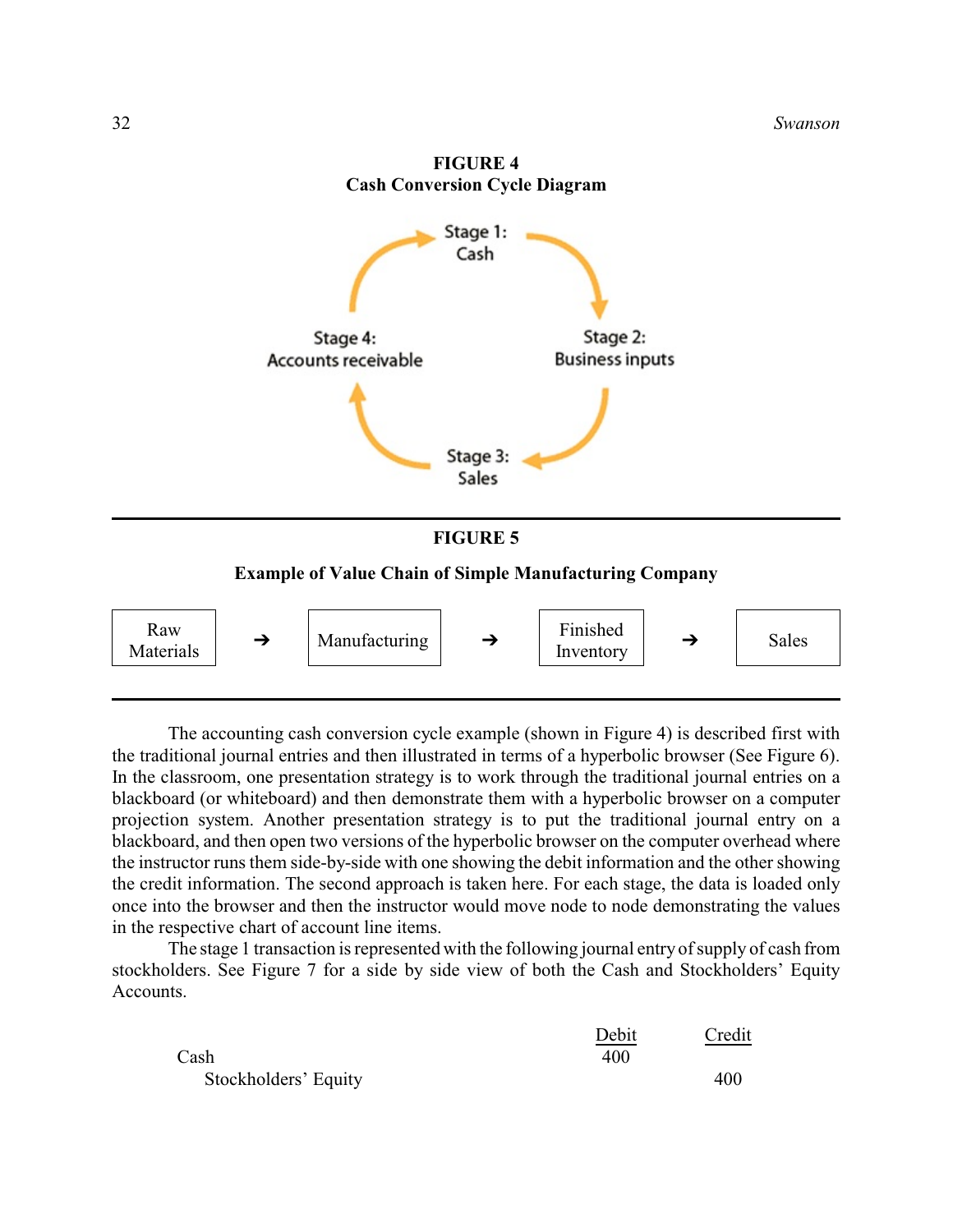

**FIGURE 6 Chart of Accounts Hyperbolic Browser**

**FIGURE 7a and 7b Information Visualization of Stage 1 Journal Entry in a Split-screen Mode**



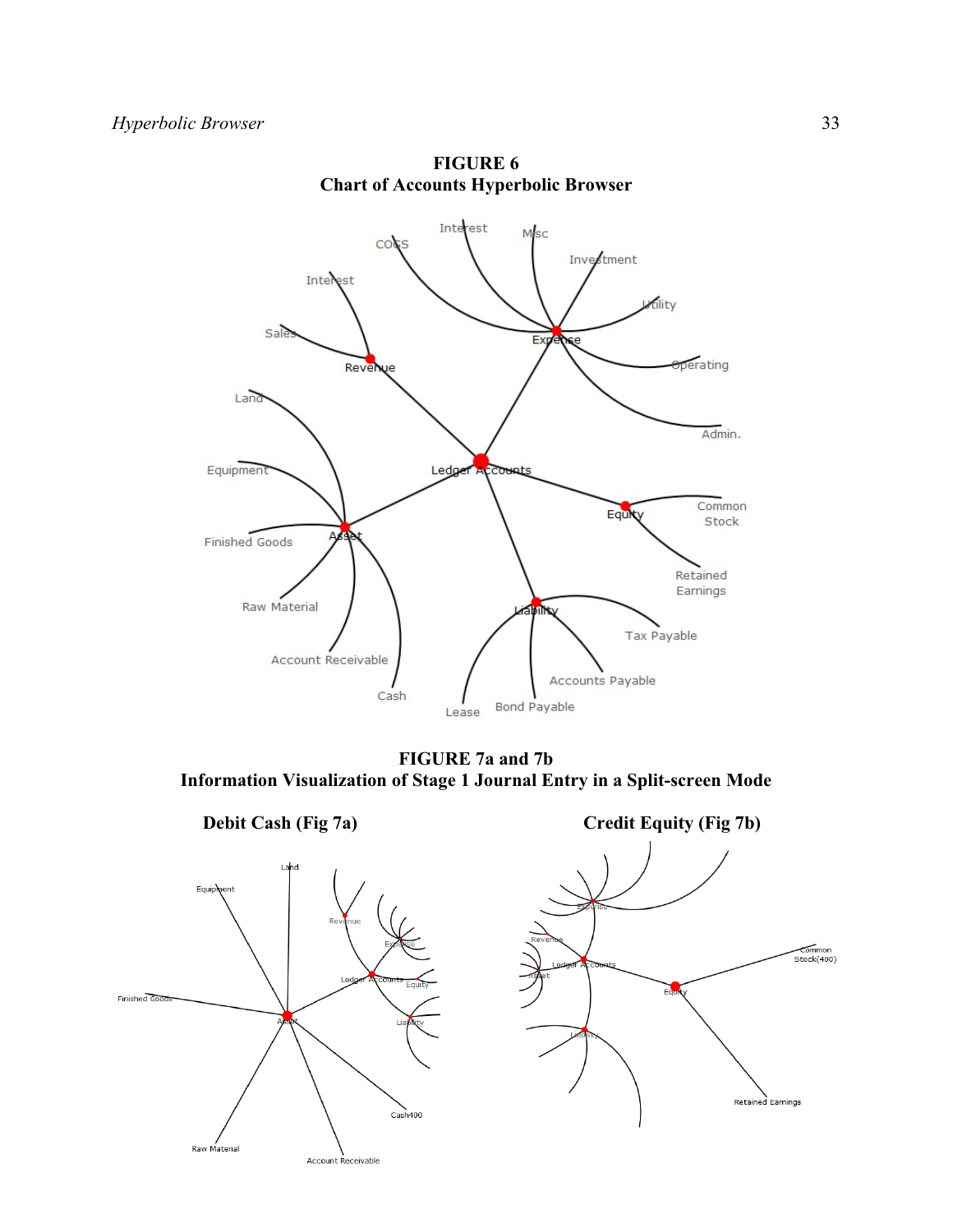| Material Acquisition         |       |        |
|------------------------------|-------|--------|
|                              | Debit | Credit |
| <b>Raw Material</b>          | 100   |        |
| Cash                         |       | 100    |
| <b>Product Manufacturing</b> |       |        |
|                              | Debit | Credit |
| <b>Finished Goods</b>        | 300   |        |
| Raw Material                 |       | 100    |
| Cash                         |       | 200    |

The stage 2 transaction is represented with the following journal entry of the ERP system creating valued-added product of the purchase of raw material and its transformation into finished goods. For the hyperbolic browser presentation, see Figure 8 for material acquisition and Figure 9 for manufacturing.



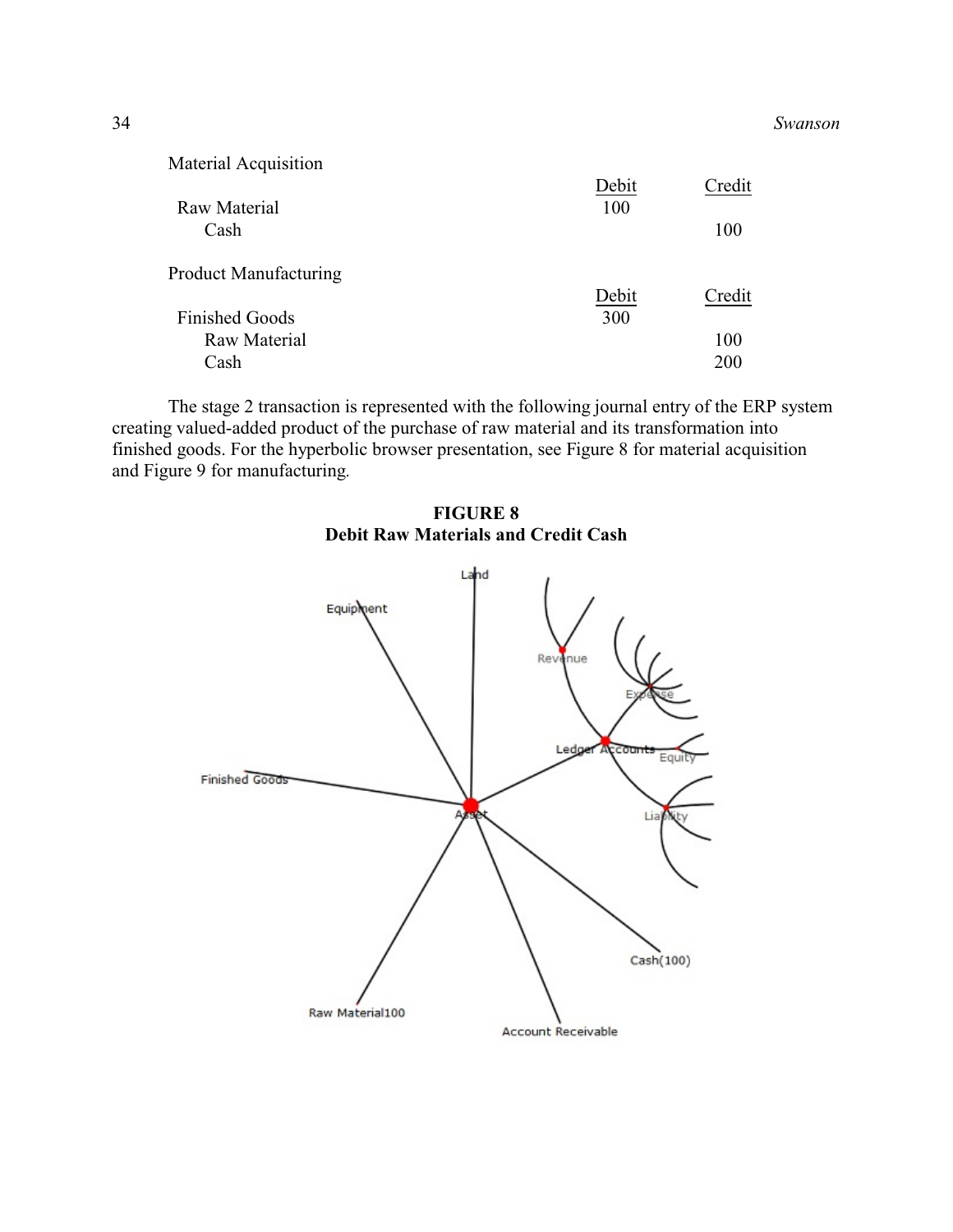

**FIGURE 9 Debit Finished Goods / Credit Materials and Cash**

|  |  | The stage 3 transaction is the revenue recognition. See Figure 10. |  |
|--|--|--------------------------------------------------------------------|--|
|  |  |                                                                    |  |

|                            | Debit | Credit |
|----------------------------|-------|--------|
| <b>Accounts Receivable</b> | 800   |        |
| Sales                      |       | 800    |
| <b>COGS</b>                | 300   |        |
| <b>Finished Goods</b>      |       | 300    |

The stage 4 transaction is the cash payment of the accounts receivable. See Figure 11.

|                            | Debit | Credit |
|----------------------------|-------|--------|
| Cash                       | 800   |        |
| <b>Accounts Receivable</b> |       | 800    |

This classroom information visualization example shows how to implement hyperbolic browser in the classroom with aforementioned journal entries. The movement from node to node with a hyperbolic browser would facilitate a "hands-on" effect. The hyperbolic browser example can be expanded to include additional nodes of learning objectives and accounting competencies. Similarly, auditors and management could use this application to trace information from node to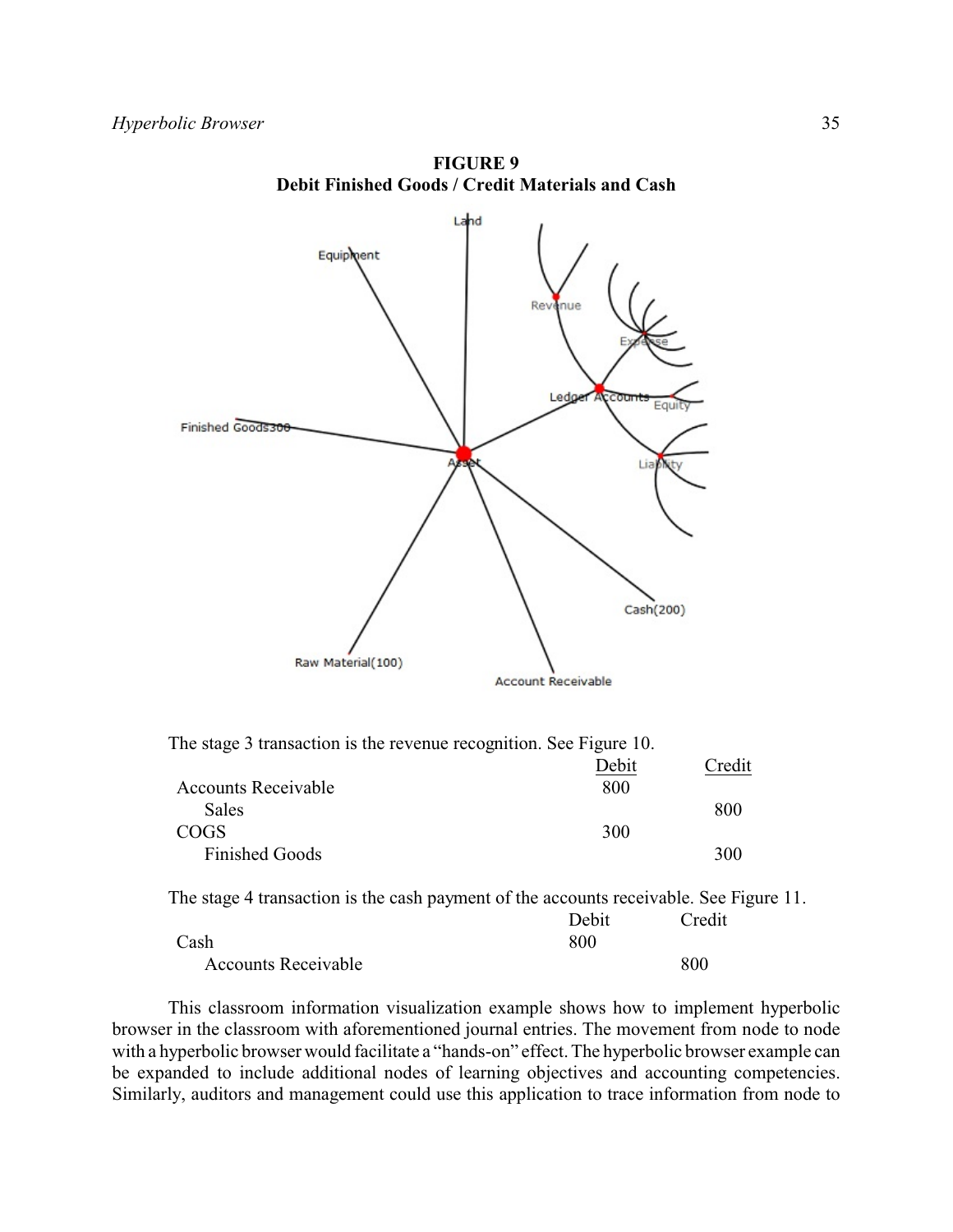



node in an ERP system. Also, the curriculum knowledge management function can be utilized to reference the documentation for accreditation purposes, etc.

# **CONCLUSIONS AND FUTURE DIRECTIONS**

This study demonstrates (theoretically) and represents (by way of example) two aspects of how accounting education can benefit from the use of a hyperbolic browser. These applications are: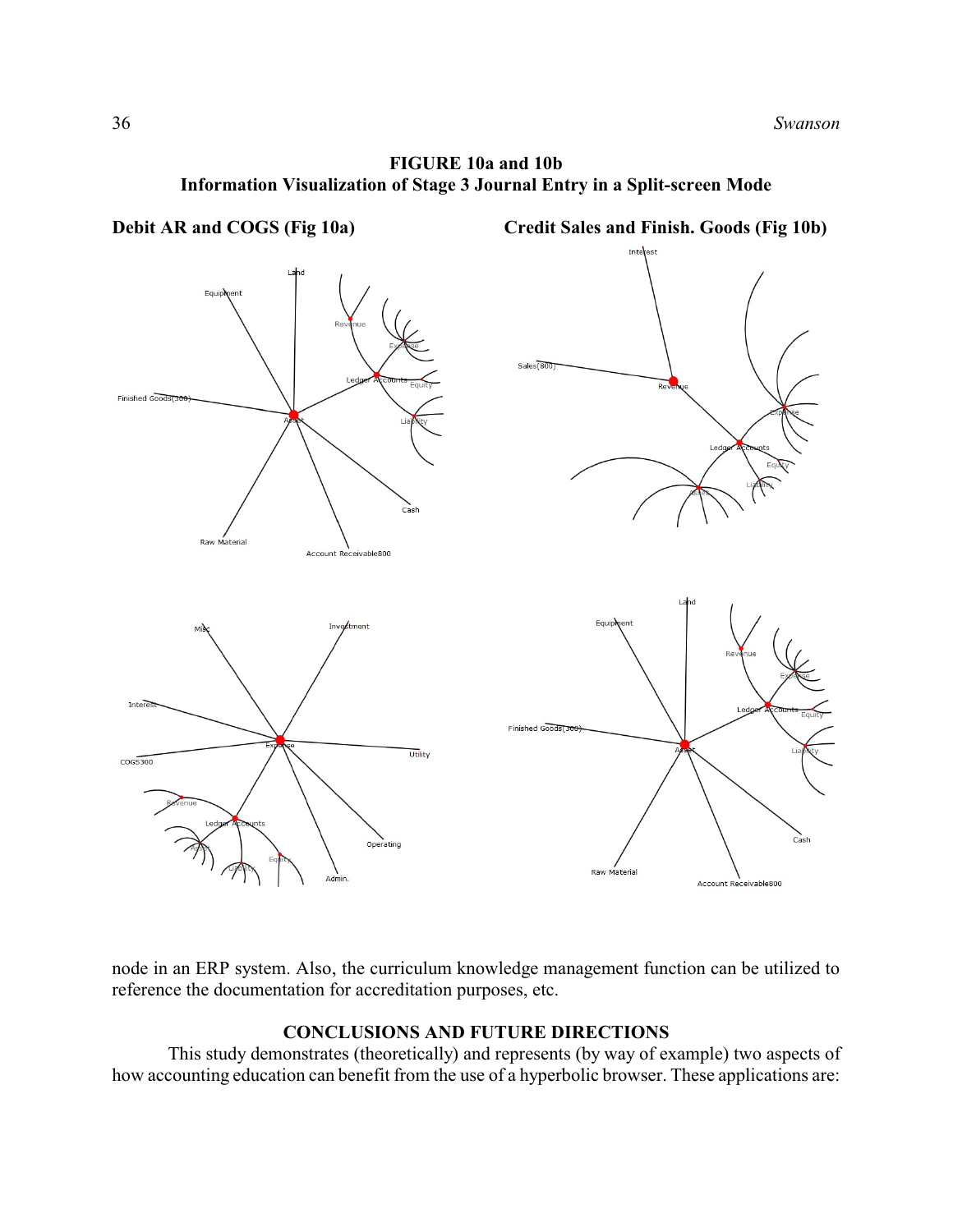

**FIGURE 11 Debit Cash and Credit Accounts Receivable**

1) curriculum management and 2) information visualization of accounting systems and transactions. The work discusses how ERP accounting information systems and knowledge management can function with a hyperbolic browser. A positive aspect of this synergy is a mapping mechanism that permits navigation from node to node of business processes and facilitates the view of large ERP information systems in a way in which users can visualize the value chain and financial statement reports with more clarity. The navigation between nodes could also be a significant benefit to curriculum knowledge management. For those that want to experiment on their own, the original web source used in this study is: [http://philogb.github.io/jit/static/v20/Jit/Examples/Hypertree/](http://philogb.github.io/jit/static/v20/Jit/Examples/Hypertree/example1.code.html) [example1.code.html](http://philogb.github.io/jit/static/v20/Jit/Examples/Hypertree/example1.code.html).

Accounting information system courses use data flow diagrams. See figure 12 (Gelinas et. al., 2011) for a basic example. As the data flow diagrams become more complex, students may lose the big picture, and this issue could be addressed by a "focus + context" (Herman et. al., 2000) type hyperbolic browser approach. However, contrasted with the tree structure of the present work, data flow diagrams have multi-node networks (See Figure 12). Future research could investigate how to incorporate hyperbolic-browser information visualization approaches to do multi-node network accounting data flow diagrams.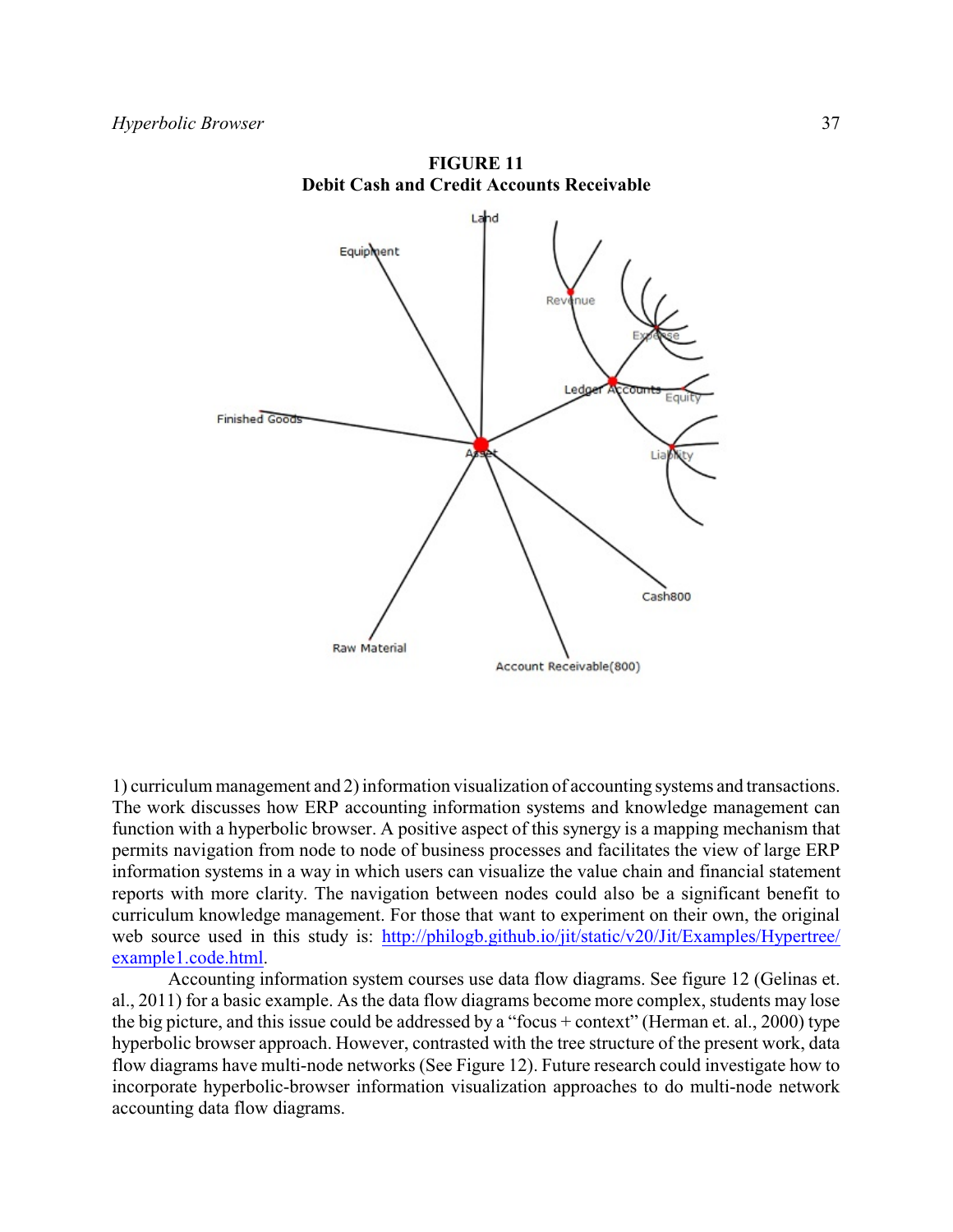

**FIGURE 12 Data Flow Diagram**

Every idea has benefits and costs. The organization and information visualization can bring efficiency and clarity. A negative aspect is the cost to superimpose the hyperbolic browser on the accounting information system. JavaScript computer code used in this study does facilitate the hyperbolic information visualization, but does not directly link with ERP systems. Future research can further investigate how to link ERP systems to hyperbolic browsers. From a usage perspective, future research could also compare access times, ease of use, etc. of existing curriculum management systems with hyperbolic browsers. There is also the opportunity to do student performance comparisons between the traditional instructional method and a hyperbolic browserenhanced instructional approach.